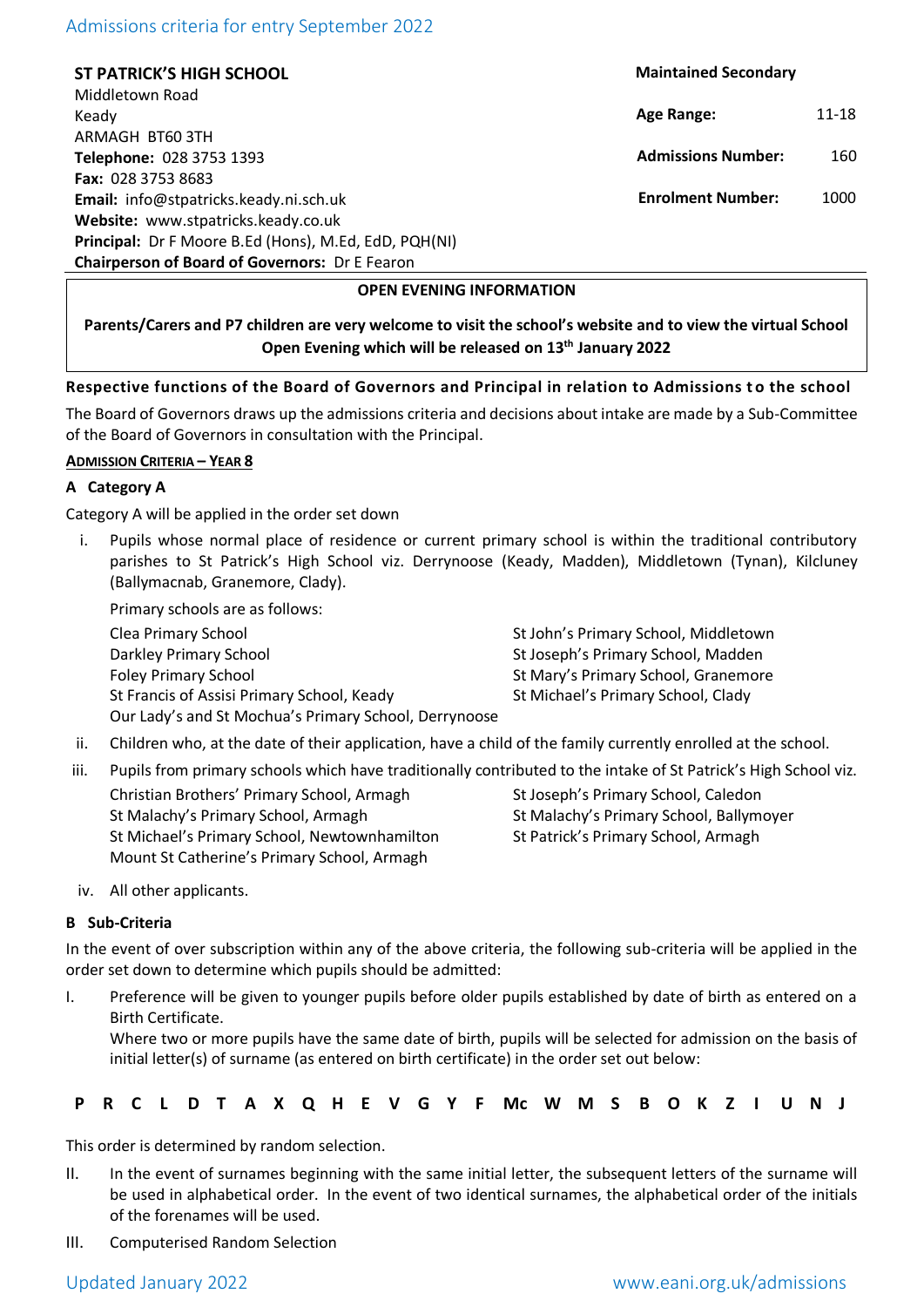## **C Notes**

Full responsibility rests with Parents/Guardians to provide sufficient and full details on the Transfer Application to allow the Admission Criteria to be fairly administered. Inaccurate or misleading information provided on or attached to a Transfer Application may prejudice an offer or a place and may lead to the withdrawal of a place awarded to an applicant who has thereby gained an improper advantage.

# **Duty to Verify**

The Board of Governors reserves the right to require such supplementary evidence as it may determine to support or verify information on any Transfer Application.

The provision of false or incorrect information or the failure to provide information within the deadlines set by post-primary schools can result in the withdrawal of a place and the inability to offer a place on the part of any school nominated on the applicant's Transfer Application.

| Year    | <b>Admissions</b><br>No | <b>Total Applications</b><br><b>All Preferences</b> | <b>Total Admissions</b>   |
|---------|-------------------------|-----------------------------------------------------|---------------------------|
| 2019/20 | 160                     | 175                                                 | 175 inc 7 Stage 5 pupils  |
| 2020/21 | 160                     | 173                                                 | 173 inc 12 Stage 5 pupils |
| 2021/22 | 160                     | 177                                                 | 171 inc 7 Stage 5 pupils  |

## **APPLICATIONS AND ADMISSIONS TO YEAR 8**

## **ADMISSION CRITERIA FOR YEARS 9-12**

Applications to attend St. Patrick's High School is interpreted by the Board of Governors as an indication that the parents and the child concerned accept and are in agreement with the ethos of the school. All pupils applying for a place will be required to attend an interview. The AP1 Form is available from the school officer or the EA website www.eani.org.uk/admissions.

Pupils will be considered for admission on the following criteria:

- 1. A pupil will only be considered provided that the school will not exceed its enrolment figure as determined by the Department of Education.
- 2. Pupils will be considered for admission provided that, in the opinion of the Board of Governors, they would not prejudice the efficient use of the school's resources.
- 3. The admission of a pupil may not result in an increase in class size beyond that which is consistent with the School's Curriculum Policy.
- 4. If at the time of the consideration of the application, there are more eligible applicants than places in a particular year group available, then the admission criteria to Year 8 will be applied to select pupils to fill available places.

## **CRITERIA FOR YEAR 13**

Applications to attend St. Patrick's High School is interpreted by the Board of Governors as an indication that the parents and the child concerned accept and are in agreement with the ethos of the school. All pupils applying for a place will be required to attend for an interview.

The following criteria for admission will be applied in the order set down:

- 1. A pupil will only be considered provided that the school will not exceed its enrolment figure as determined by the Department of Education.
- 2. Pupils will be considered for admission provided that, in the opinion of the Board of Governors, they would not prejudice the efficient use of the school's resources.
- 3. The admission of a pupil may not result in an increase in class size beyond that which is consistent with the School's Curriculum Policy.
- 4. To be admitted to A' Level courses, students will be required to have achieved 5 A\*-C grades or above at GCSE.
- 5. Then, if there are more pupils eligible than there are places available, places shall be awarded in the following order:

i. Applicants with the highest GCSE score and/or equivalents as recognised by DE in the following manner: